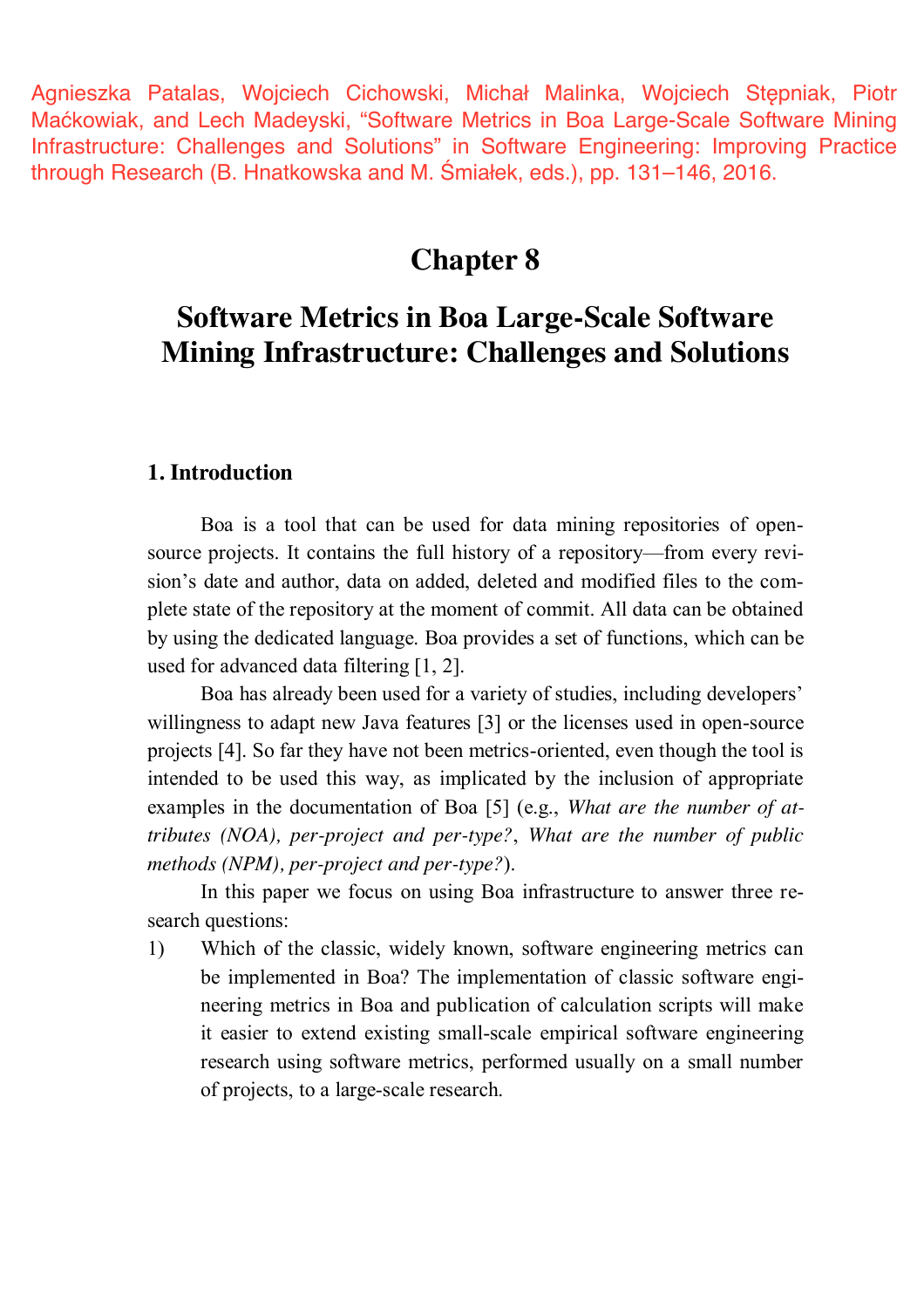- 2) What new metrics, that take advantage of the Boa's unique infrastructure, can be proposed? This paper will serve as a guide, for other researchers and practitioners, who shows how to implement new software metrics taking into account the unique features, as well as limitations, of the Boa large-scale software repository mining platform.
- 3) What is the feasibility of defect prediction models based on large number of projects data obtained from Boa data sets? According to our knowledge, this is one of the first attempts (if not the first) to build large-scale software defect prediction models based on a very large number of projects. Existing software defect prediction models usually base on a very limited number of projects.

Presented study refers to state of Boa framework during October 2015 – January 2016 period – when the source material was gathered.

#### **2. Research methodology**

In this section we introduce briefly into the following topics: how we selected projects for further investigation (see Section 2.1), how we implemented software metric scripts using the Boa language (see Section 2.2), and how we built software defect prediction models using software metrics from Boa (see Section 2.3), including also how we obtained data from the Boa output files (see Section 2.4).

#### *2.1. Projects selection*

Boa source code described in this paper has been developed and tested on two Boa data sets: September 2015 GitHub, and September 2013 Source-Forge. A special filtering has been applied to select projects passing some entry criteria. The software projects explored in our study had to pass the following criteria:

1) **They have to have a code repository with revisions.** The *2013 September/SourceForge* data set consists of 700k projects. Our analysis with Boa queries has shown that 30% of them have no code repository [6, Section 2.1]. Out of remaining 489k (amount close to this stated by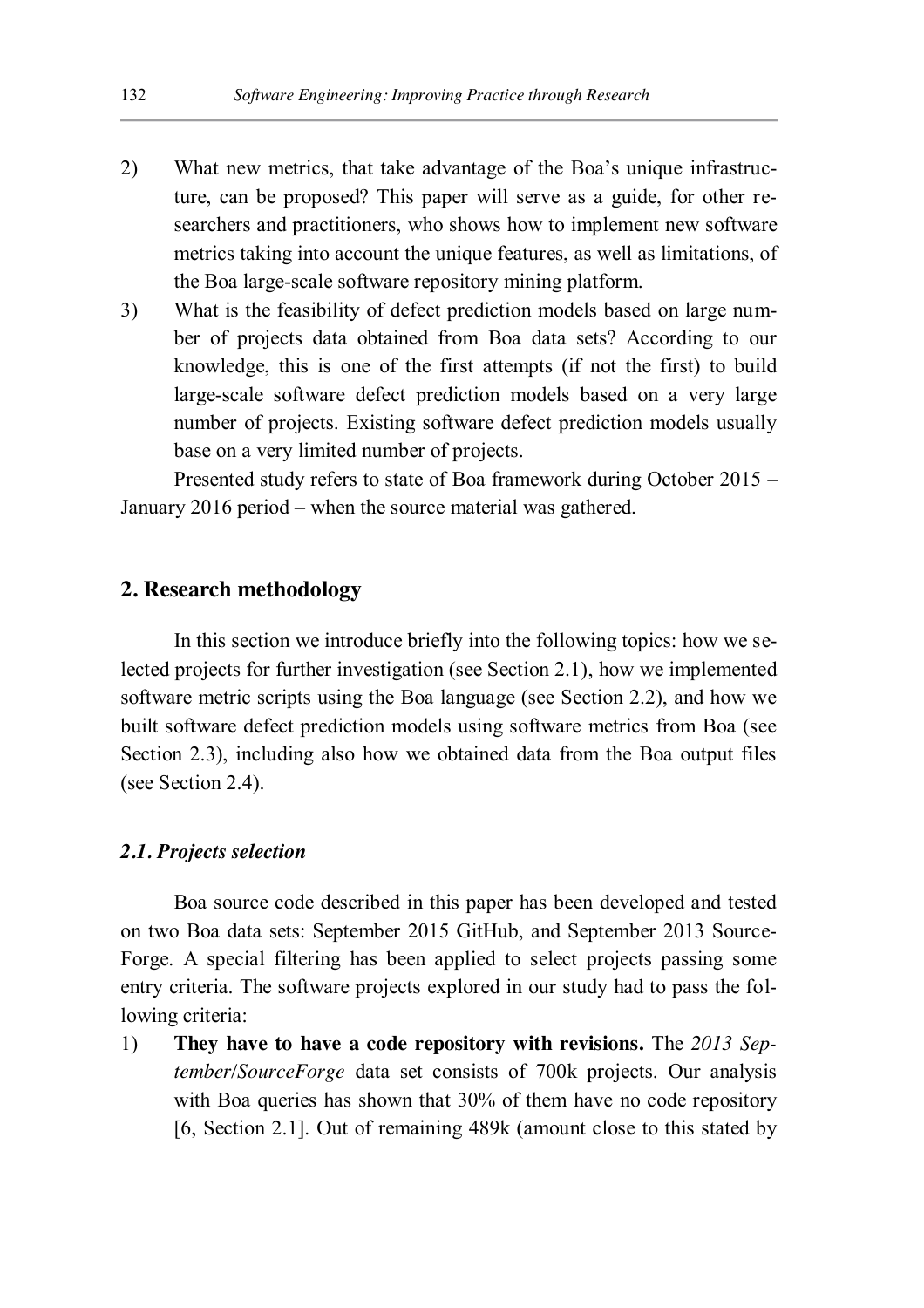Boa developers – 494,158 [7]) 4,767 projects have two repositories. Repositories in those projects have common history of revisions [6, Section 1.1]. In case of projects with multiple repositories, only the first of them is considered during study to avoid data duplication. Out of 489k projects with one code repository, 423k of them had no code revisions (commits) [6, Section 1.2]. It is difficult to determine whatever or not Boa is missing some data—the data sets have been defined for a given month in a given year, and current state of the repository might be different. The *2015 September/GitHub* data set has 7.83 million projects. 95% of them have no code repository in the Boa framework, even though the majority of them is available from the GitHub website. They are active and public, but most of them have had no commits since 2013 [6, Section 1.3]. From 380k projects with repository, only 2486 of them had commits in 2015 [6, Section 1.4]. Out of the entire GitHub dataset, 4% of projects have code repositories with revisions [6, Section 1.5].

- 2) **They have to have over 100 commits.** The projects picked should be mature enough for metrics calculation. A larger number of commits usually means a larger number of *fixing revisions*, which are in turn used for development of software defect prediction models.
- 3) **They have to be written in Java.** Java has been picked for this research due to being a mature, object-oriented language, popular among developers. It is also worth mentioning that Boa is written in Java, as well as provides extra Java-specific options, such as recognizing Java source files with and without parsing errors.

The Boa language implementation of filters to select projects fulfilling the above mentioned criteria is presented in Listing 1.

```
before node: Project -> {
   # They have to be written in Java.
  ifall (i: int; !match(`^java$`,
    lowercase(node.programming languages[i]))) stop;
   # They have to have a code repository with revisions.
  if(len(node.code repositories) > 0) {
    visit(node.code_repositories[0]);
```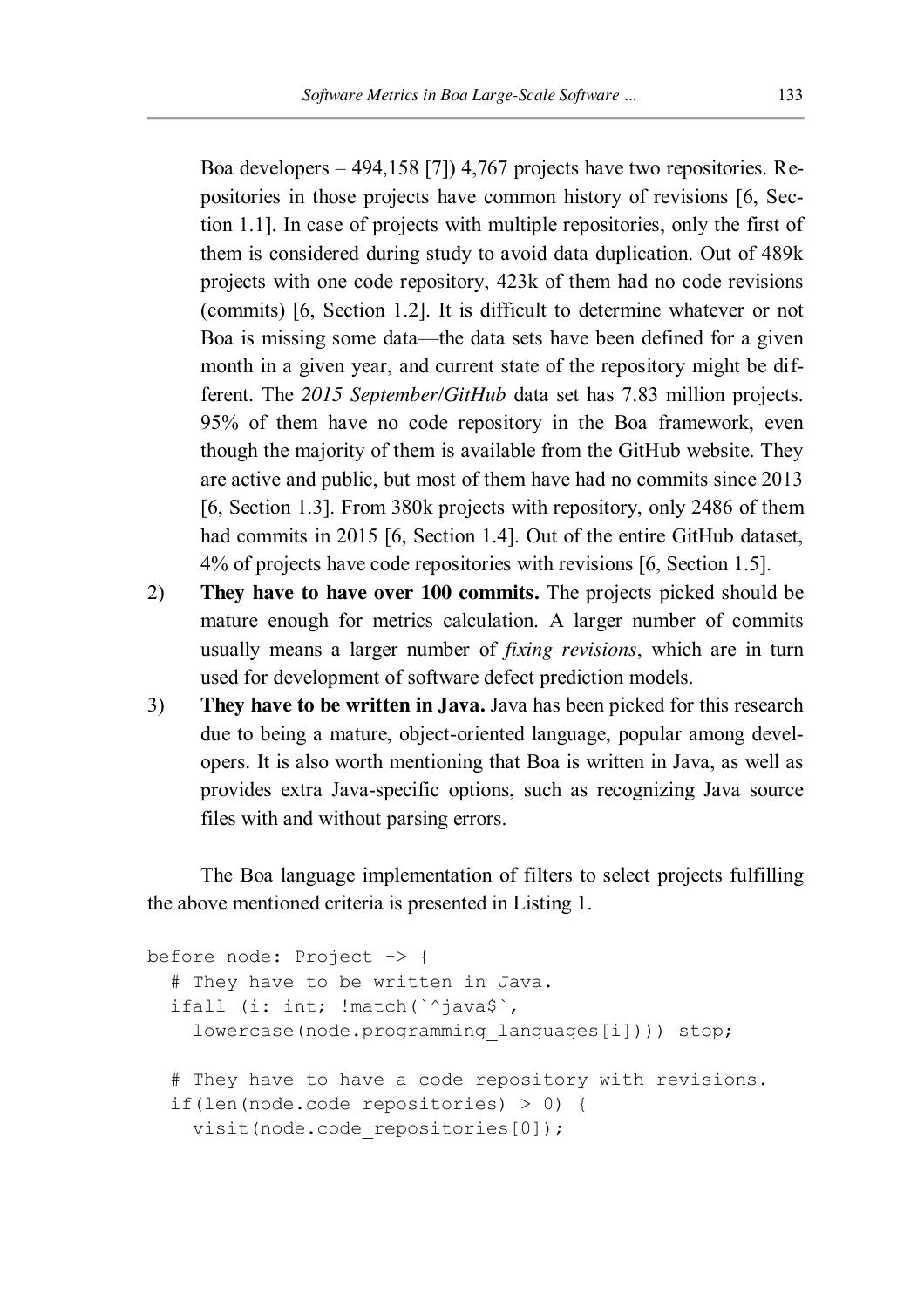```
 }
   stop;
}
before node: CodeRepository -> {
   # They have to have over 100 commits.
   if(len(node.revisions) < 100) stop;
   ...
}
```
#### **Listing 1.** Implementation of filters

The final number of projects that passed our entry criteria is presented in Table 1.

**Table 1.** Data sets

| <b>Dataset</b> | All projects | <b>Accepted projects</b> |
|----------------|--------------|--------------------------|
| GH small       | 7,988        | 29                       |
| GH medium      | 783,982      | 2485                     |
| GH large       | 7,830,023    | 25307                    |
| SF small       | 7,029        | 50                       |
| SF medium      | 69,735       | 666                      |
| SF large       | 699,331      | 7407                     |

#### *2.2. Implementation of SE metrics*

All of the metrics are calculated for classes. Each of the metric is implemented as a different Boa query, and is run on all Boa data sets mentioned in Section 2.

Due to long execution time, only data from GH small and SF small data sets are used for creating prediction models later on.

The output file of a query has to have the following data:

- $\bullet$  the ID of the project
- $\bullet$  the ID of the class
- the value of the calculated metric or the expected value.

This approach makes it possible to effortlessly merge all values gathered as the outputs of Boa queries, so they can be used as an input data set for a prediction model.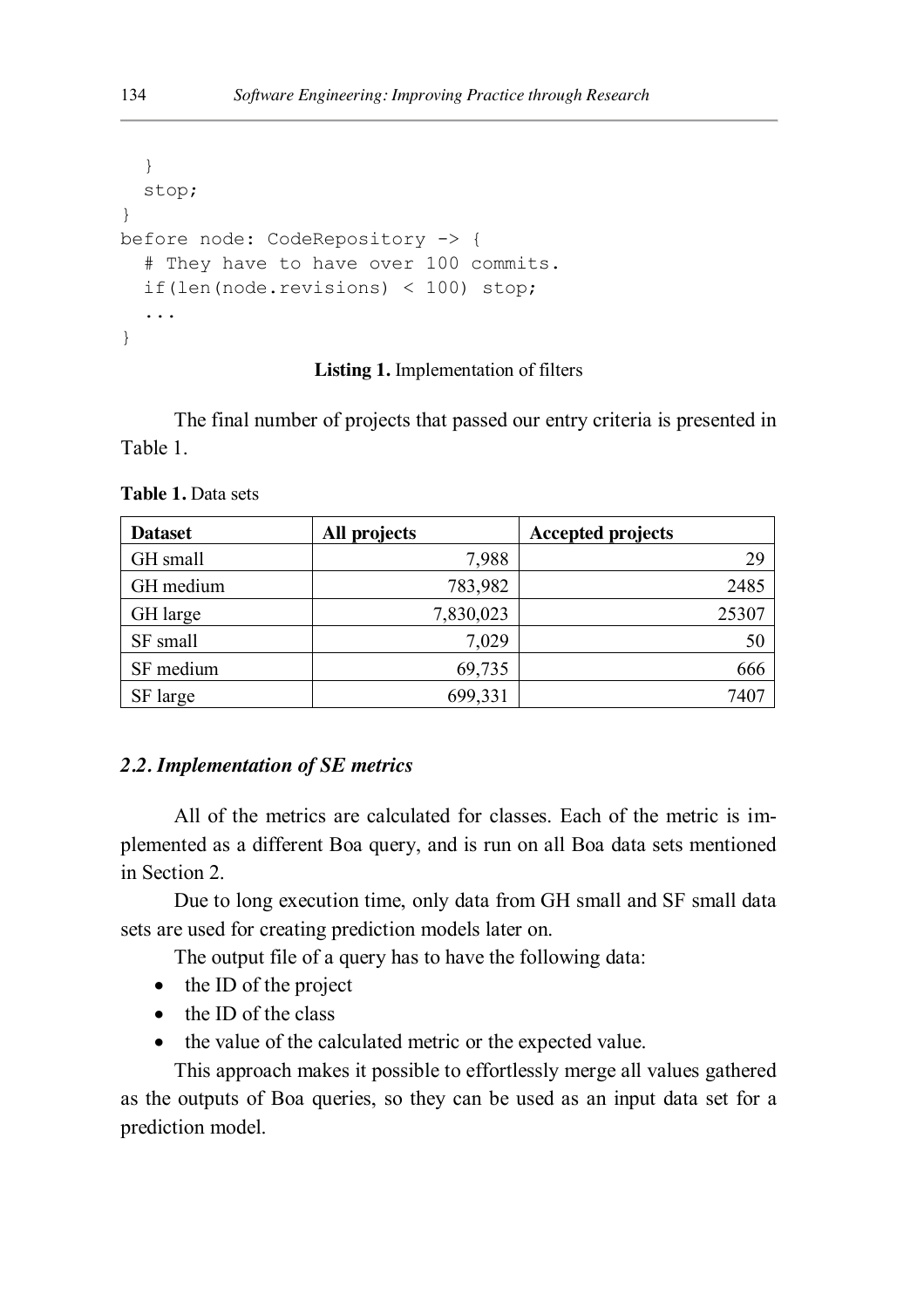# *2.3. Defect prediction model*

Software defect prediction model is aiming to find the classes that cause the most defects. A simple strategy to find them is searching for the classes that had been fixed most frequently.

# *2.3.1. Expected value – NCFIX*

The expected value in our defect prediction model is Number of Class Fixes. Based on Boa's abilities, it is assumed the class has been fixed, if the two following conditions have been met:

- the file containing the class has been modified in a revision;
- the revision is marked as a fixing revision by the Boa's function *isfixingrevision* [1].

The list of classes and their fixes is obtained by the following algorithm:

- 1) Create an empty key-value collection for storing respectively: files in projects, number of fixing revisions for each file.
- 2) Visit a project's repository revision.
- 3) Check if it's a fixing revision.
- 4) Investigate the files changed in this revision.
	- (a) If a file is marked as deleted, remove it from the collection.

(b) If a file is added to the project in the current revision, add it to the collection:

i. with a value of 1 if the revision is a fixing one;

ii. with a value of 0 otherwise.

- (c) If a file is modified in the current revision, update it in the collection i. increment the number of fixes by one, if the revision is a fixing one; ii. leave it otherwise.
- 5) 5. Repeat steps 2-4 until you reach the most recent revision and there is no more revisions to check.
- 6) For all files stored in the collection, select only the ones that declare classes. Return the identifiers of the classes, and numbers of fixes corresponding to their files as the output.

The algorithm is inspired by the *getsnapshot* function implemented by Boa [1], which returns the state of the repository at given time stamp.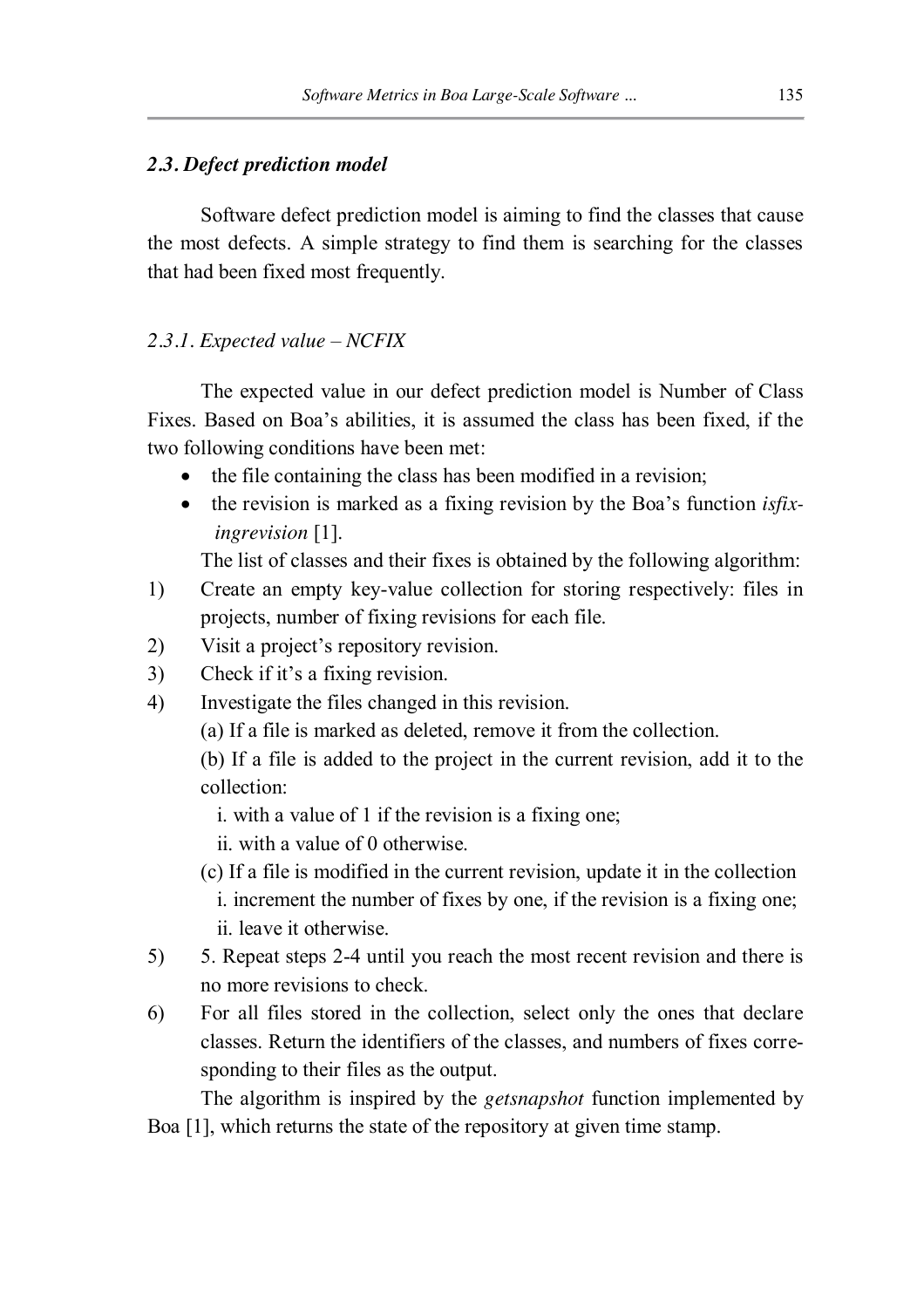#### *2.4. The use of Boa API and Weka*

To allow easy management of Boa jobs and connecting job outputs with development of defect prediction models, a simple Java program [8] has been written. The software uses Boa Java API [9] release 0.1.0 to run jobs. Data from Boa is transformed into .*arff* file of following format:

```
@RELATION classes
   @ATTRIBUTE class ID string
   @ATTRIBUTE M_1 NUMERIC
 . . .
   @ATTRIBUTE M_N NUMERIC
   @ATTRIBUTE fixingRevisions NUMERIC
```
where *classID* is an identifier of a studied class; *M\_1* ... *M\_N* is a vector of calculated metrics for a class from latest repository SNAPSHOT; *fixingRevisions* attribute is the expected value described in Section 2.3.1.

#### **3. Results**

In this section three kinds of contribution are discussed, related to implementation of classic and new software metrics in Boa, as well as development of software defect prediction models on a basis of very large number of software projects. The latter can be seen as a way to address external validity threats common for most of the empirical studies focused on software defect prediction. All metrics' implementations are available to download via links provided in appendix [6, Section 3].

#### *3.1. Implementation of classic software engineering metrics*

This section presents how to implement scripts to collect some of the well-known, classic software metrics [10] in Boa. The metrics were chosen based on their popularity and Boa's limitations.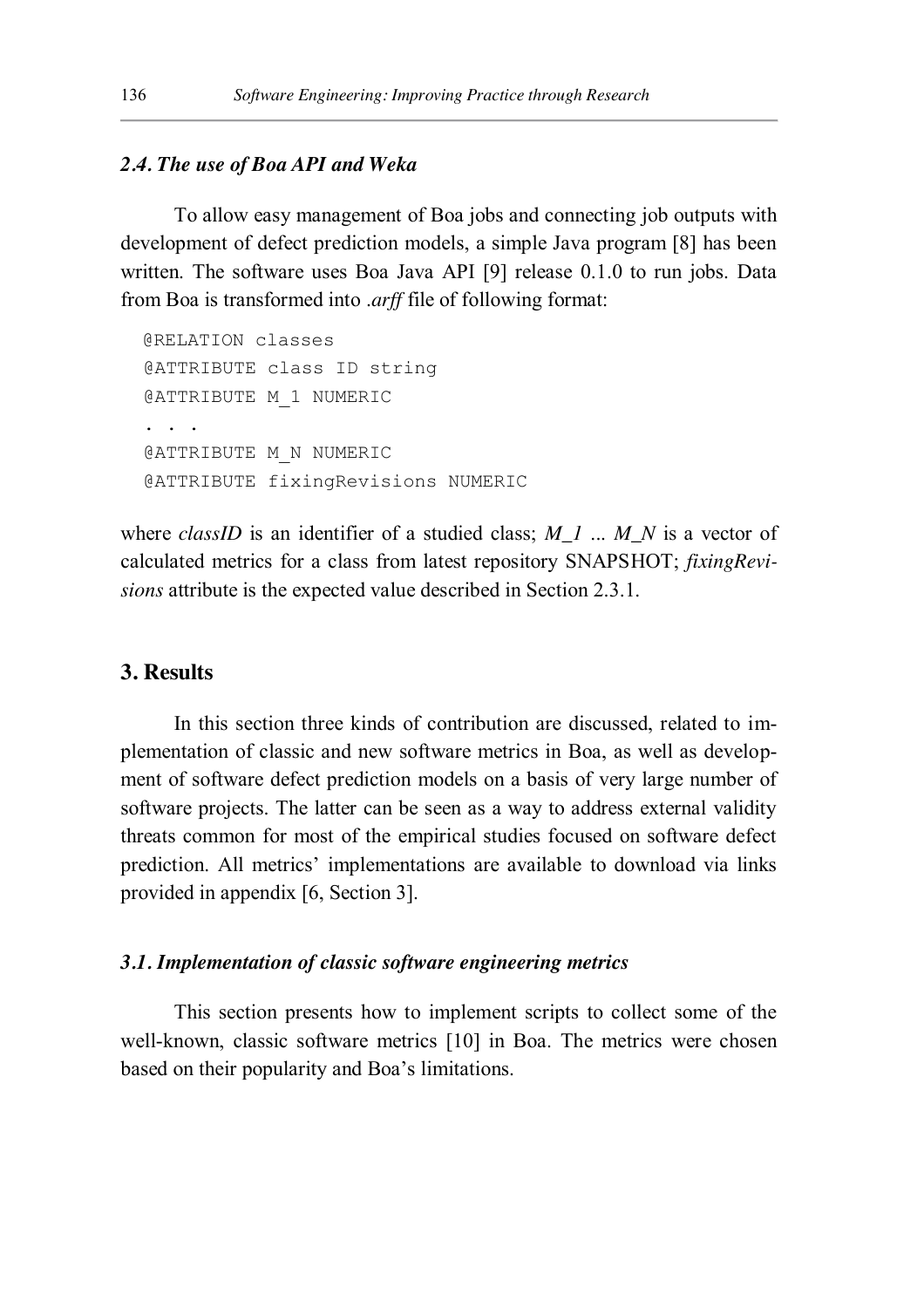#### *3.1.1. Obtaining classes*

Using *getsnapshot* function implemented in Boa, all files available in the most recent revision of the project are gathered. Then, they are filtered so that only the files containing classes are taken into consideration. The data stored in the *Declaration* [1] and its attributes are used for calculating the value of a metric.

#### *3.1.2. Inheritance issue*

Each declaration (class or interface) node in Boa has its array of parents [1]. However, those parents are presented only as *Types*, meaning, they only have *TypeKind* (determining if it's a class, interface, or something else) and name, without its full package path or any other identifier. If two classes or interfaces in a project have the same name, but they are in different packages, it is impossible to determine which one is the ancestor of a given declaration. Therefore, all metrics using inheritance (such as all of the MOOD metrics [11], Depth of Inheritance Tree, Number of Children and Coupling between Object Classes [10]) had to be unfortunately, excluded from the study.

#### *3.1.3. Metrics obtained directly from the Declaration node*

Weighted Methods per Class (WMC) in its base version—the sum of methods in a class, Number of Fields (NoF) and Number of Nested Declarations (NoND), presented in Table 2, have been successfully implemented using the structure of the *Declaration* node alone.

| <b>Attribute</b>    | <b>Metric</b> |
|---------------------|---------------|
| methods             | <b>WMC</b>    |
| fields              | <b>NoF</b>    |
| nested declarations | <b>NoND</b>   |

**Table 2.** Declaration attributes and associated metrics

For each of those metrics, the value is a length of the attribute array. The execution time for those metrics is relatively small, up to 10 minutes for the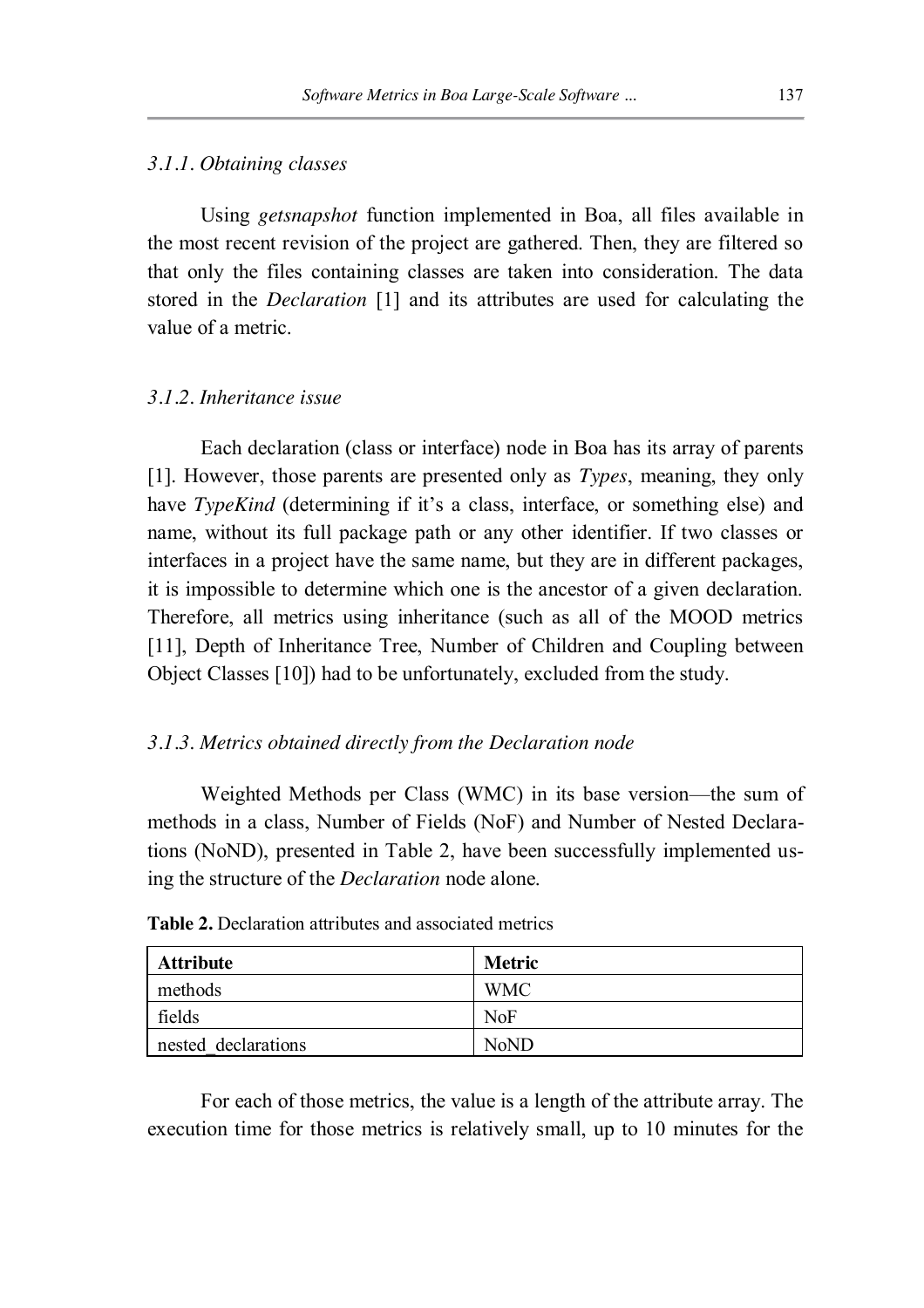biggest data sets, which clearly shows the advantages of using Boa and the approach to calculate metrics using the structure of the *Declaration* node, presented in this paper.

#### *3.1.4. Response For a Class (RFC)*

The RFC metric was implemented as a number of methods in the class, added to number of remote methods directly called by methods of the class. The issue with the implementation of this metric is that Boa makes it difficult to recognize the difference between class' inner method and method of the external classes of the same identifier. For example: the method *getId*() of class *A*, called in class *B*, is seen as the same as method *getId*() in class *B*. If class *A* called two methods of the same name from different classes (class *B* and class *C*), those would be indistinguishable as well. There is no direct method that would allow to instantly determine the types of called methods' arguments [1] as well as the type of instance of variable from which the method was called [6, Section 1.6]. Such information can be obtained only by deeper analysis of Boa's AST tree, to the level of single *Statements*.

The simplified version of the metric, that ignores this nuance, has been successfully implemented and ran for both Boa's data sets.

#### *3.2. Implementation of new software metrics*

The metrics presented below have been developed by us upon learning more about the Boa architecture and its tree structure.

#### *3.2.1. Number of Statements in Methods*

The NoSiM metric is calculated as a sum of all statements in class methods. The nodes calculated are of the Boa type *Statement*. For studied Java classes, those nodes are either blocks of code marked by '{}' or single code expressions. The implementation of this metric is a starting point for implementation of a Lines of Code (LoC) metric. To achieve the LoC metric, all class' fields, number of methods, and such, would have to be added.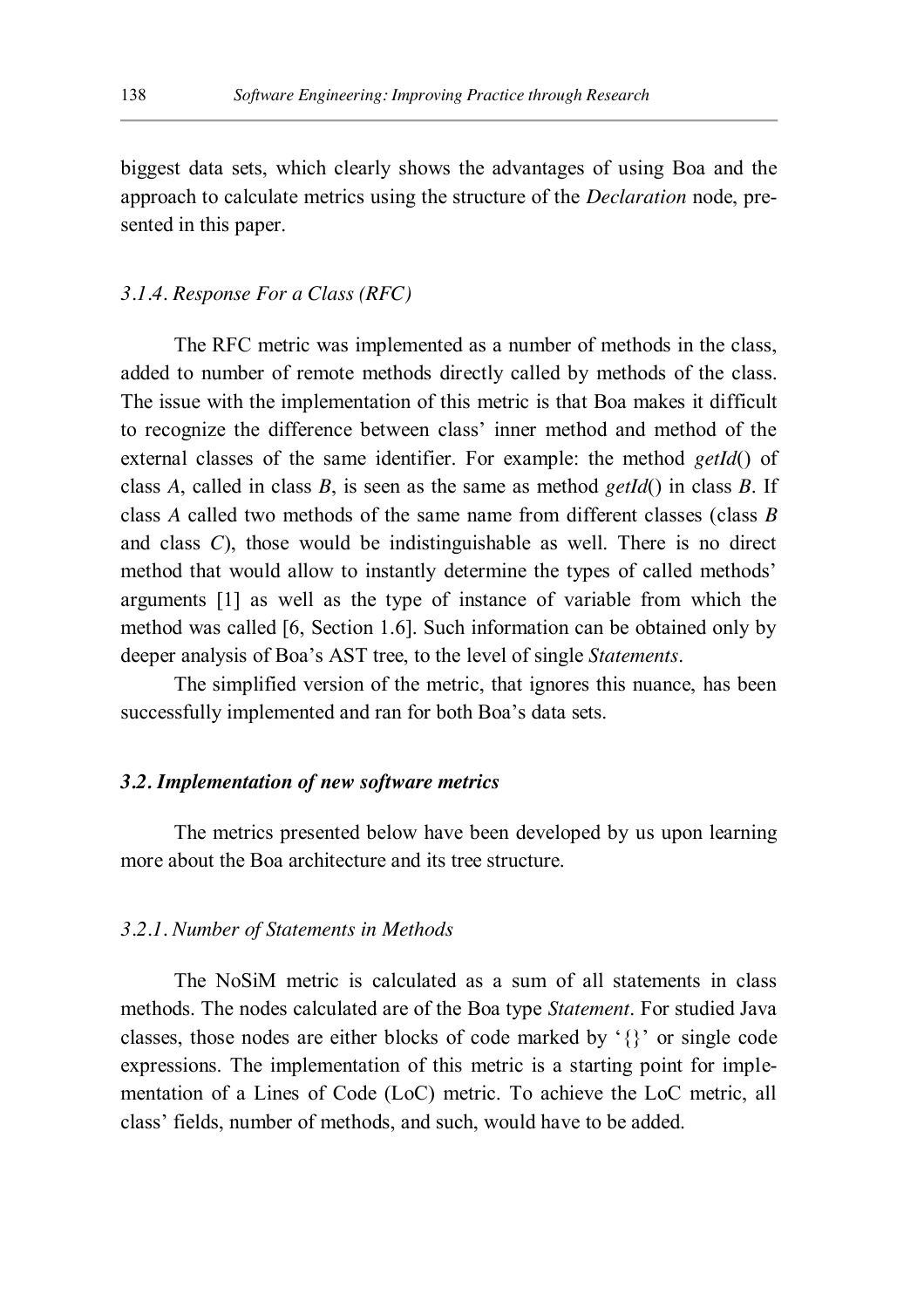#### *3.2.2. Maximum Depth of Declaration Nesting*

MDoDN is the maximum level of class nesting in a class. For the following code:

```
class A {
   class B {
     class C {}
   }
   class D {}
}
```
the result for class *A* would be 3 (the depth of *C* class). The metric is not calculated for nested classes (in the example: *B*, *C*, and *D*). For implementation of this metric, Boa's stack functions are used. Every time the node of a nested *Declaration* is entered, it is pushed onto the stack. The metric value is the stack's element count.

#### *3.2.3. Number of Anonymous Declarations*

NoAD for Java is a sum of all anonymous children classes in the parent class. To calculate this metric, the Expression Boa node is tested for having a Declaration with a parameter of *ANONYMOUS* type.

#### *3.2.4. Cumulative metrics*

Metrics NoM, NoF, NoSiM, NoAD and NoND have been also successfully implemented in cumulative versions (CNoM [6, Section 1.7], CNoF [6, Section 1.8], CNoSiM [6, Section 1.9], CNoAD [6, Section 1.10], CNoND [6, Section 1.11]), where calculated value is a sum of metric for not only a class, but also all its nested and local classes.

#### *3.3. Defect prediction model*

The defect prediction model presented below is a single defect prediction model calculated for a high number of Boa projects. This is different from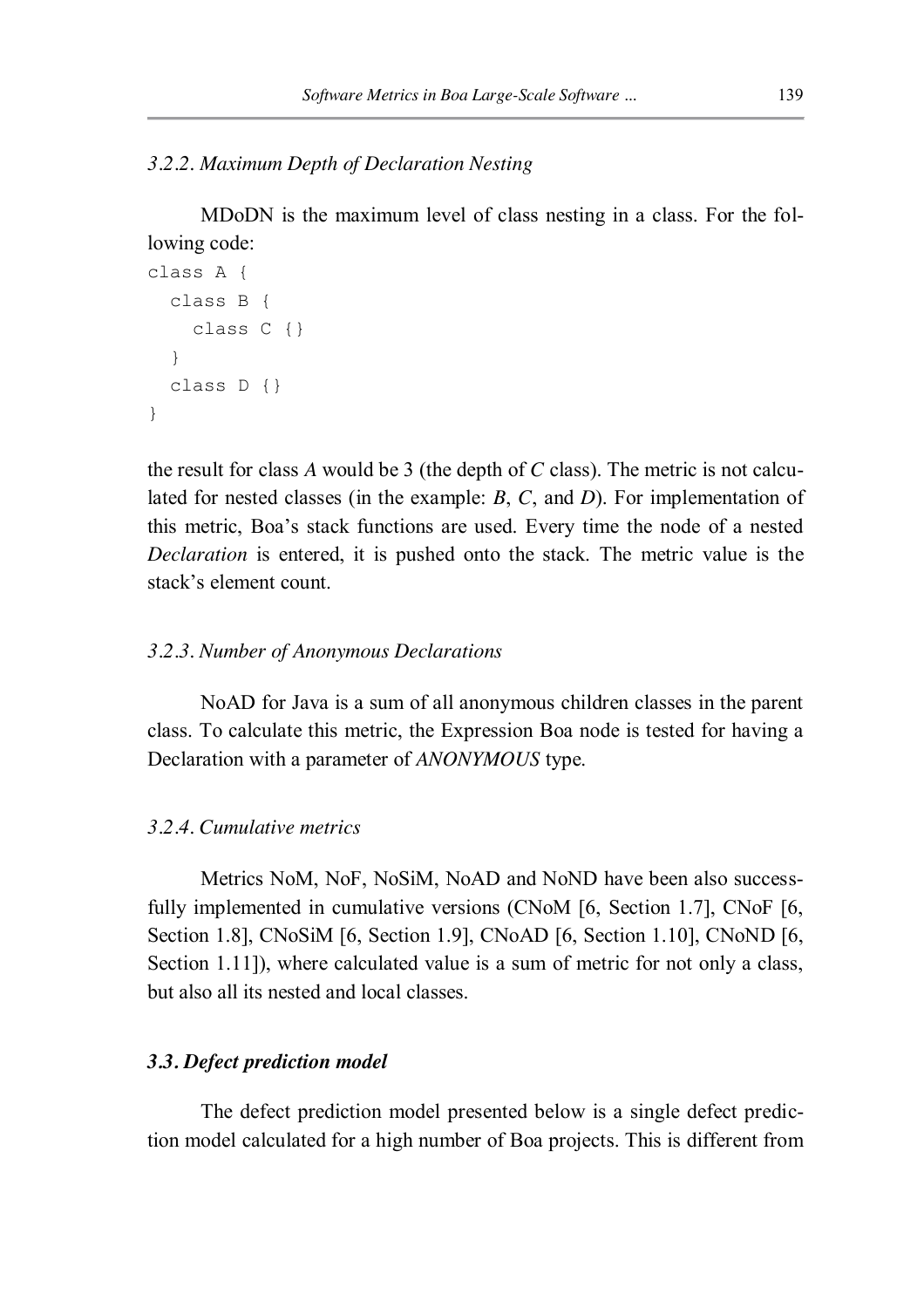a traditional approach, with a single, or several projects used to develop defect prediction models.

Data obtained from the Boa output files (described in Section 2.4) is randomly separated into training set and testing set (in 9:1 proportion). The *fixingRevisions* attribute in the testing set is nulled out, so it can be calculated using prediction model.

We used Random Forest to build defect prediction model. Random Forest generates a lot of random samples which are the subsets of training data set. A decision tree is generated for each of the samples [12]. The parameters listed below have been determined experimentally:

- $\bullet$  number of trees: 200,
- $\bullet$  max depth: 12,
- $\bullet$  number of features: 12,
- $\bullet$  cross-validation folds: 10,
- $\bullet$  random seed: 1

The results of 10-fold cross-validation are presented in Table 3. Pearson product-moment correlation coefficient *r* shows a low correlation between the results from defect prediction model and real values, with high error ratio. Those results are further analyzed in Section 4.

| <b>Table 3.</b> Results of evaluation of the prediction model |  |  |  |
|---------------------------------------------------------------|--|--|--|
|---------------------------------------------------------------|--|--|--|

| <b>Evaluation attribute</b>        | <b>GH 2015</b> | <b>SF 2013</b> |  |
|------------------------------------|----------------|----------------|--|
|                                    | (small)        | (small)        |  |
| Correlation coefficient (R)        | 0.215          | 0.244          |  |
| Mean absolute error (MAE)          | 2.16           | 0.603          |  |
| Root mean squared error (RMSE)     | 9.96           | 1.32           |  |
| Relative absolute error (RAE)      | 102%           | 93.3%          |  |
| Root relative squared error (RRSE) | 100%           | 97.8%          |  |

### *3.4. Reference values of software metrics*

The subsequent goal was to characterize a large number of open source projects available from Boa by means of software metrics in order to create reference values of software metrics. Table 4 presents descriptive statistics for each of calculated metrics among the data sets.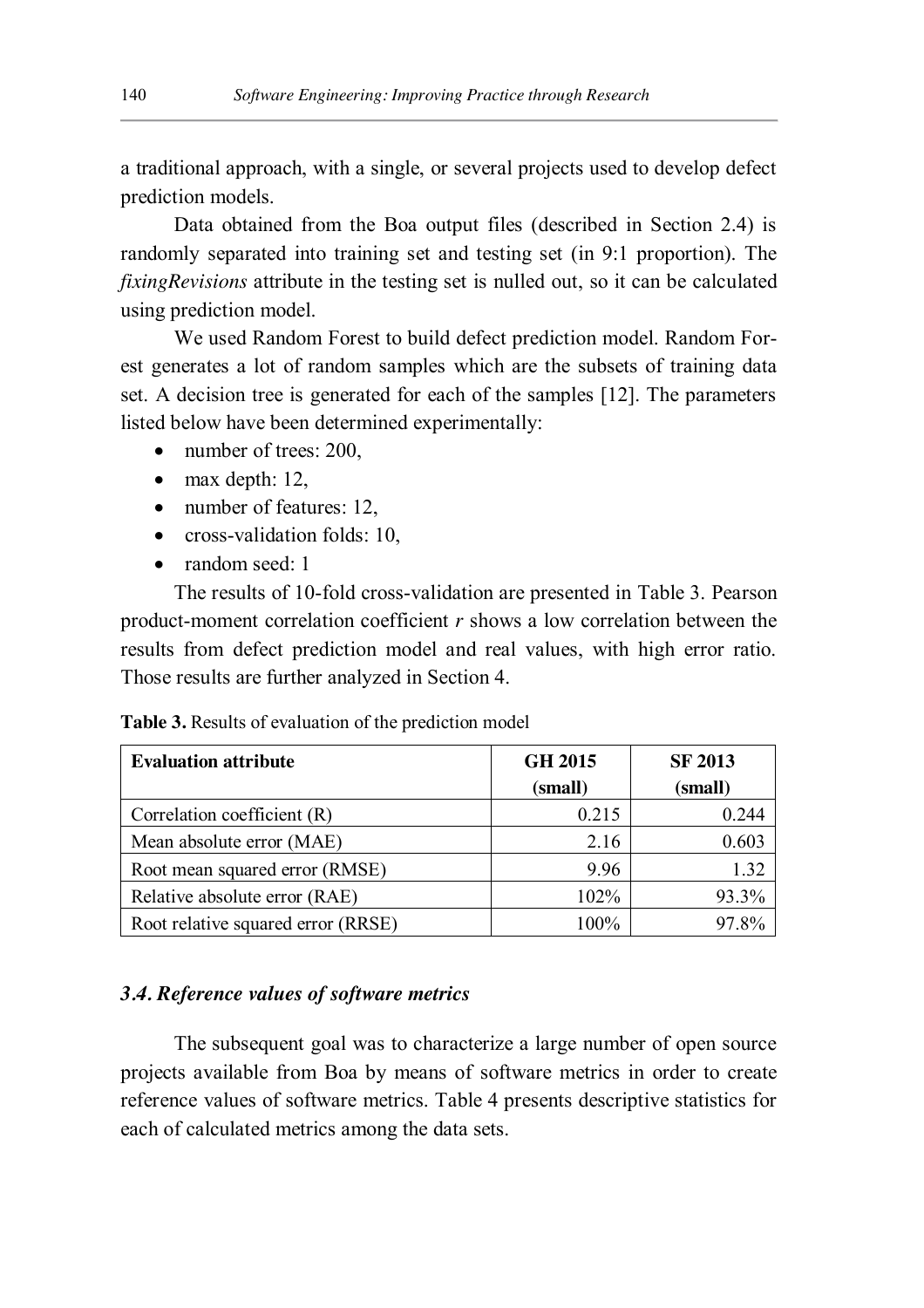# **4. Discussion**

The presented prediction model was tested on small data sets, but with correct resources it can be easily scaled to use full data sets with up to 25k subjects. This use case would be, to the best of our knowledge, the first attempt to create a large scale defect prediction model, as other examples from literature show prediction models developed using less than 200 projects [13, 14, 15].

The performance of the prediction model is poor due to the fact that a majority of classes studied has zero fixing revisions and therefore input data is highly unbalanced, see Table 5. However, the quality of prediction model and employing methods to deal with the class imbalance problem are not the main objectives of the study. Our aim was to show that it is possible to collect all the data necessary to build a large-scale software defect prediction model using the Boa platform.

Results from Table 4 show that not for all metrics standard deviation is lower for filtered datasets. This can be caused by the nature of metrics (such as NoND, NoAD, MDoDN), which are unlikely to have a high mean value in majority of projects.

#### *4.1. Further research*

It is worth to look at the way the fix in the revision is identified. Boaprovided function *isfixingrevision* is based only on the commit message text analysis. We assume this function is not ideal and integrating Boa API with outside software, such as bug tracking systems, can be a better solution to determine existing bugs in code revisions.

The data used for building prediction models in our study has big disproportions. Applying different filters and criteria (more mature projects, different languages and so on) could provide better data set for analysis, with more fixing revisions.

An interesting path of further research are process metrics [15, 16], which reflect changes over time and are becoming the crucial ingredients of software defect prediction models.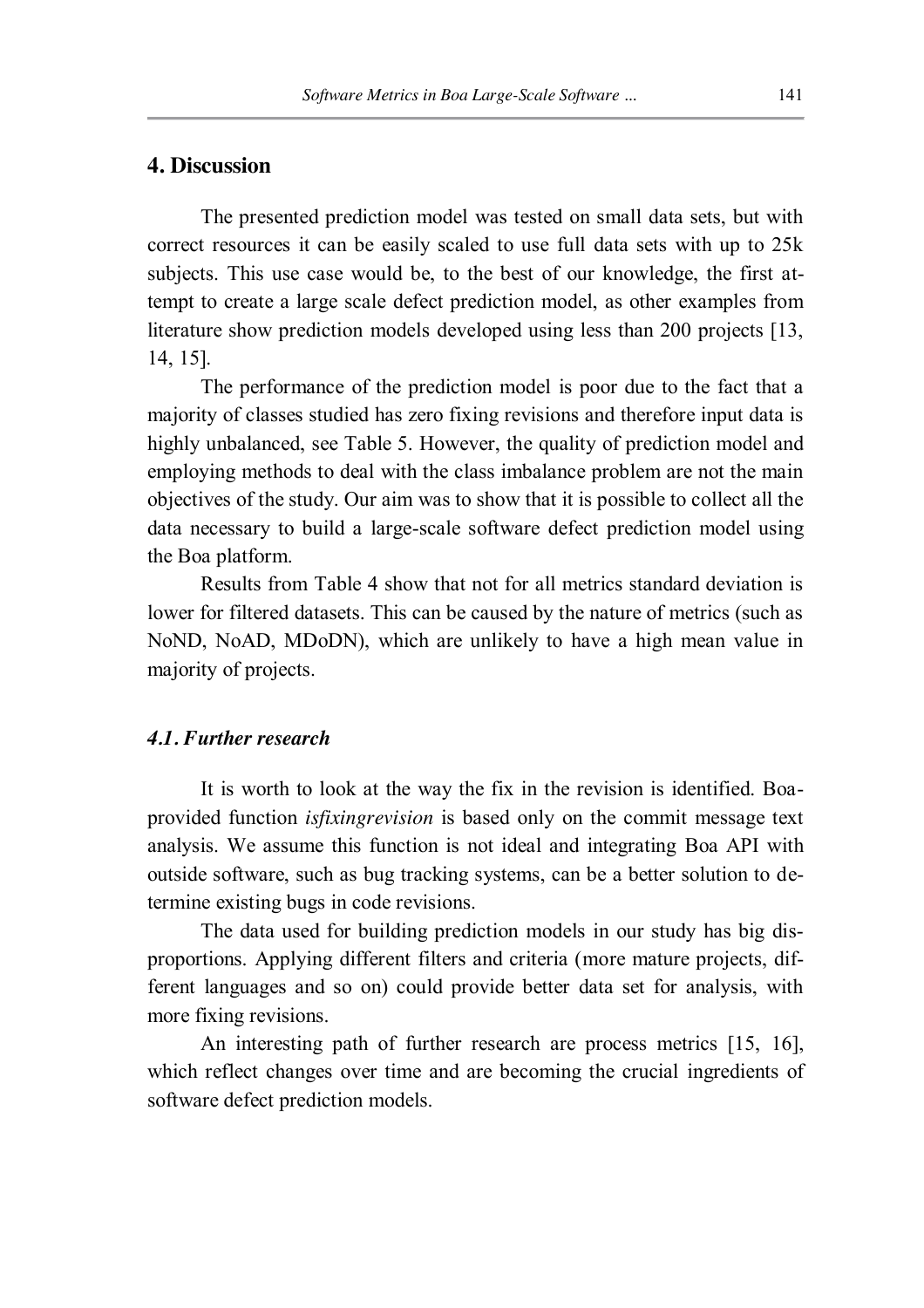| <b>Metric</b> |          | <b>CH2015</b><br>(all) |          | <b>GH2015</b><br>(fixes > 0) |             | <b>SF2013</b><br>(all) |       |             | <b>SF2013</b><br>(fixes > 0) |       |             |          |
|---------------|----------|------------------------|----------|------------------------------|-------------|------------------------|-------|-------------|------------------------------|-------|-------------|----------|
|               | $\mu$    | $\tilde{x}$            | $\sigma$ | $\mu$                        | $\tilde{x}$ | $\sigma$               | $\mu$ | $\tilde{x}$ | σ                            | $\mu$ | $\tilde{x}$ | $\sigma$ |
| <b>NOAD</b>   | 0.12     | 0                      | 0.86     | 0.15                         | $\bf{0}$    | $1.05\,$               | 0.17  | 0           | 1.31                         | 0.34  | 0           | 2.40     |
| <b>CNOAD</b>  | 0.13     | $\bf{0}$               | 0.93     | 0.17                         | $\bf{0}$    | 1.13                   | 0.19  | 0           | 1.39                         | 0.36  | 0           | 2.51     |
| <b>NOND</b>   | $0.32\,$ | 0                      | 1.20     | 0.32                         | $\bf{0}$    | 1.28                   | 0.14  | $\bf{0}$    | 0.83                         | 0.22  | 0           | 1.00     |
| NOF           | 2.98     | 1                      | 15.64    | 3.10                         | 1           | 9.29                   | 3.75  | 2           | 8.51                         | 4.36  | 2           | 11.43    |
| <b>CNOM</b>   | 7.10     | 3                      | 18.69    | 7.50                         | 4           | 13.84                  | 8.97  | 5           | 14.21                        | 11.48 | 6           | 19.27    |
| <b>MDODN</b>  | 0.20     | $\bf{0}$               | 0.44     | 0.22                         | $\bf{0}$    | 0.47                   | 0.14  | $\bf{0}$    | 0.38                         | 0.20  | 0           | 0.45     |
| <b>CNOSIM</b> | 40.33    | 13                     | 104.15   | 48.51                        | 16          | 126.33                 | 65.84 | 26          | 177.32                       | 90.83 | 33          | 221.83   |
| <b>NOSIM</b>  | 36.80    | 13                     | 92.57    | 44.43                        | 15          | 116.30                 | 61.58 | 24          | 170.26                       | 83.28 | 31          | 208.54   |
| NOM           | 6.40     | 3                      | 16.85    | 6.67                         | 3           | 11.64                  | 8.15  | 5           | 12.41                        | 10.12 | 5           | 17.09    |
| <b>CNOF</b>   | 7.10     | 3                      | 18.69    | 7.50                         | 4           | 13.84                  | 8.97  | 5           | 14.21                        | 11.48 | 6           | 19.27    |
| <b>CNOND</b>  | 0.33     | $\Omega$               | 1.26     | 0.34                         | $\Omega$    | 1.37                   | 0.14  | 0           | 0.87                         | 0.23  | 0           | 1.05     |
| $_{\rm RFC}$  | 13.03    | 7                      | 23.27    | 15.19                        | 8           | 22.55                  | 19.06 | 12          | 24.10                        | 24.81 | 15          | 32.75    |

**Table 4.** Mean, median and standard deviation for metrics calculated in the study.

**Table 5.** Number of classes with zero and more than zero fixes in datasets

| <b>Amount of class fixes</b> | <b>GH 2015</b> (small) | $SF 2013$ (small) |
|------------------------------|------------------------|-------------------|
|                              | 13296 (58.9%)          | $30244(80.1\%)$   |
|                              | $9260(41.1\%)$         | 7504 (19.9%)      |

# **5. Conclusions**

Overall, the goal of the research, as described with research questions – implementation of software metrics in Boa and collecting data sets from a large number of projects, e.g., for the sake of prediction models – has been achieved.

We were able to implement some of the classic software engineering metrics using Boa, we presented some Boa-specific metrics, and we made an attempt to create a defect prediction model with the data we gathered. This proves that Boa can be a useful tool for data mining analysis in this particular field, as well as for creating sophisticated queries regarding its data sets. However, Boa is still a new framework that comes with a few disadvantages, and some of the metrics and operations were impossible to implement at the moment. In the following sections, the challenges met and our solutions are presented.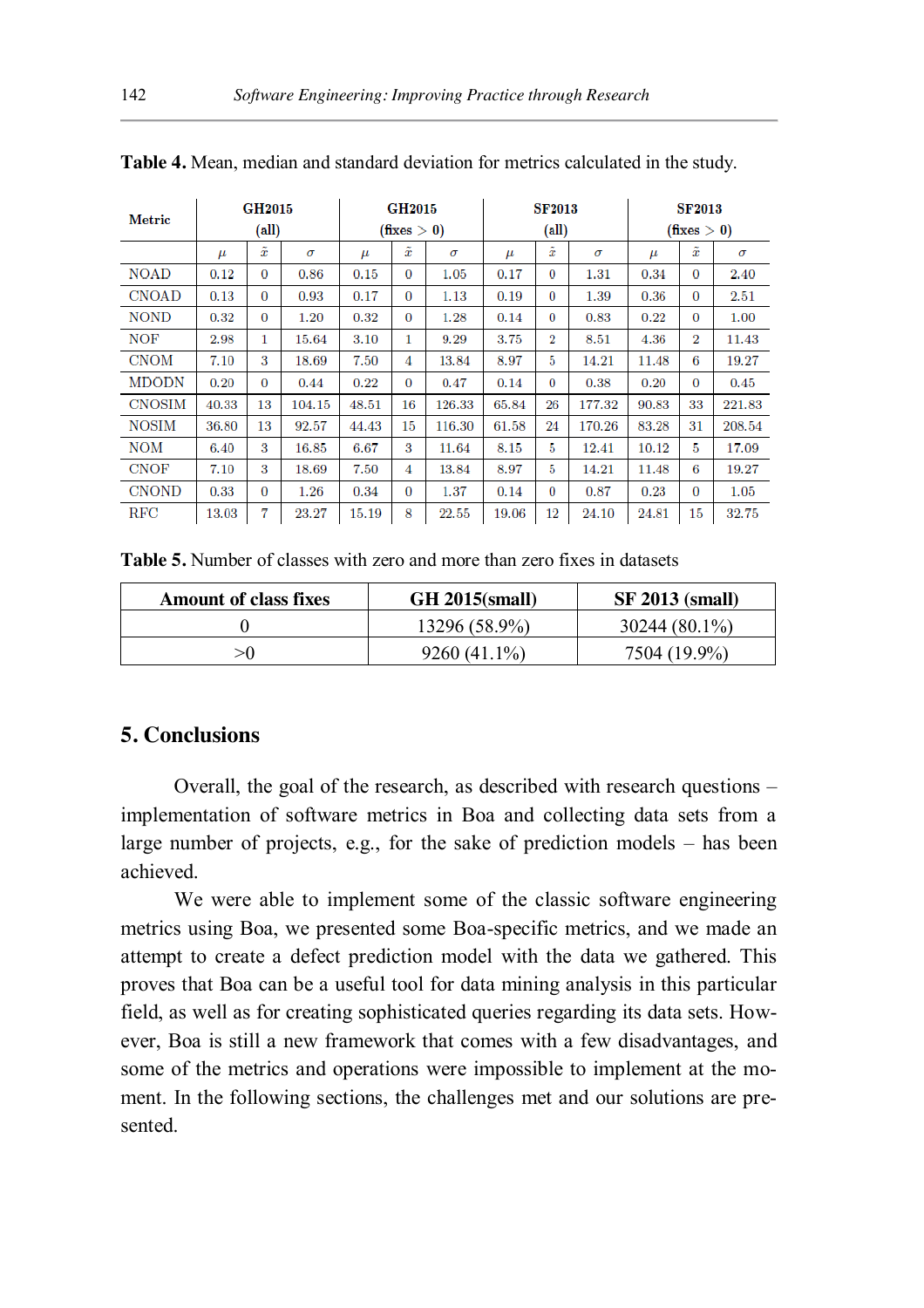#### *5.1. Challenges*

Boa uses visitor pattern – one of Boa's greatest strengths – which sometimes might provide unexpected results if queries are not written properly.

#### *5.1.1. Local and nested classes*

One of the first issues we encountered creating Boa queries was a different size of output jobs. For our metrics, we gathered all classes from all projects. Therefore, for the same data set, all queries should return the same number of rows. As it turned out, the difference was caused by the behaviour of the visitor pattern, used by Boa. When source code contains a local class (class defined inside one of the methods) or a nested class (a class declared inside of another class), this class is visited by the visitor pattern before the analysis of the class containing it ends. Upon returning to the class-container, some of its metrics and calculations had been assigned to the local or nested class.

**Solution**: Boa offers implementation of stacks, which we started using while visiting local and nested classes. We took advantage of this solution implementing the Maximum Depth of Declaration Nesting metric described in Section 3.2.2.

#### *5.1.2. Boa code compilers*

Boa uses two different code compilers for SourceForge and GitHub data sets. As the framework is still in early development, sometimes the same query acts differently depending on the data set used.

**Example**: One of Boa sample queries "How many committers are there for each project?" [17] works fine in SF [6, Section 1.12], but causes compilation error in GH [6, Section 1.13]. In that case, a small change in the code notation solved the issue [6, Section 1.14]:

 $\bullet$  Code resulting with error:

```
committers [p. code repositories[i]. revisions[j].
   committer.username] = true;
```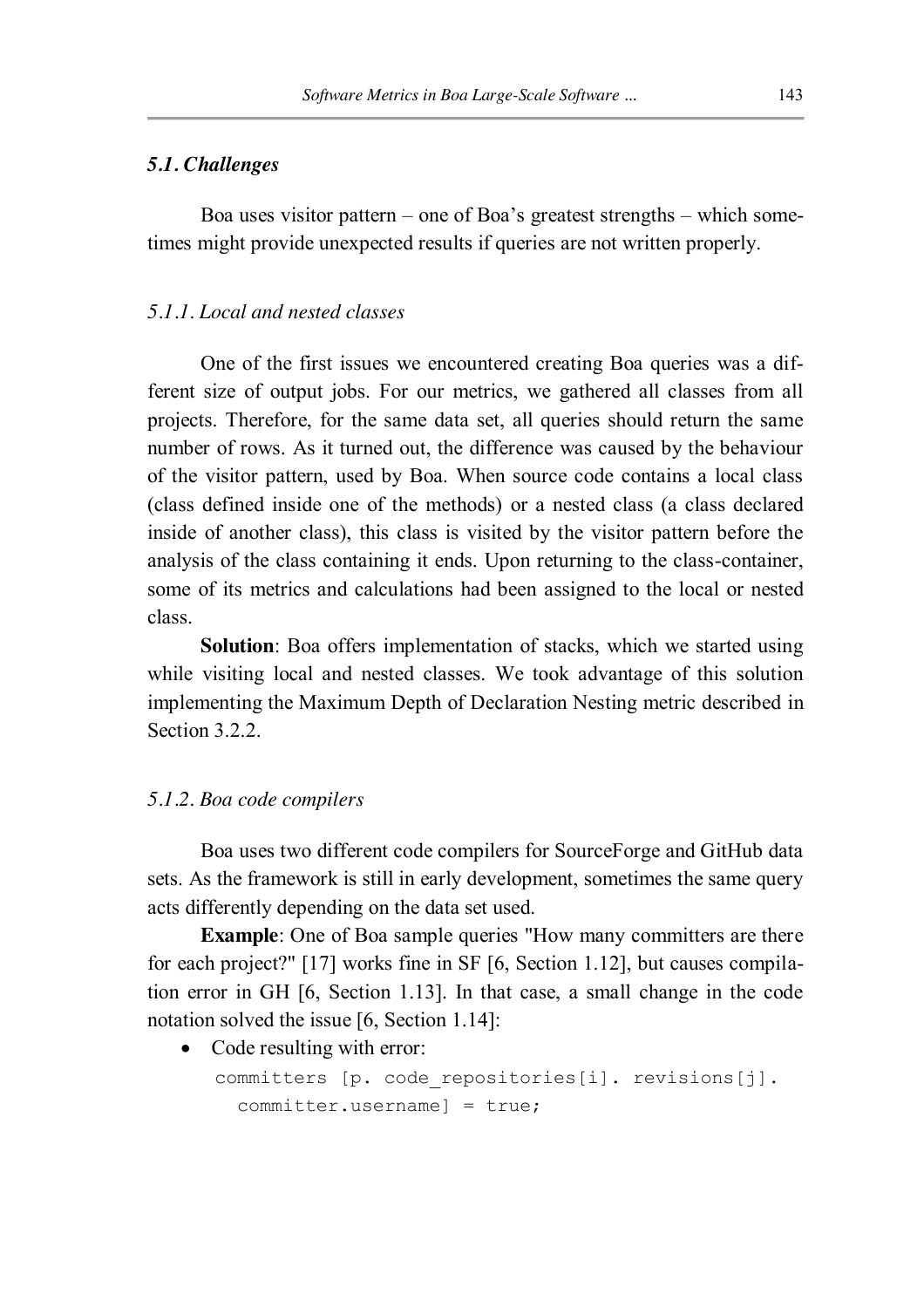#### • Code resulting with success:

```
username : string = p. code repositories[i].
    revisions[j].committer.username ;
    committers[username] = true ;
```
This example shows that a person creating queries with Boa might run into different issues depending on the data set picked.

During our research, we often used Boa dictionaries. Dictionaries are defined by Boa as *map*[*key\_type*] of [*value\_type*]. Boa returns an error, if *int* is used as a *value\_type*. We must have stored our integer values as strings, which resulted in converting value to integer each time it was used in calculations, and then back to string to update the map.

#### *5.1.3. Debugging process*

The errors reported by Boa are often lacking any sort of description. The debugging process comes down to commenting out parts of queries to check which fragments are causing errors. Each code test takes about a minute (and then some follow-up time to check if the output data is correct), and sometimes multiple tests are required to find the source of an error. There is no way of tracking the execution of the queries.

**Solution**: All variables used during the debugging process have to be initiated, by defining its type and aggregation method, and then returned in the output file.

#### *5.2. Contribution*

The paper describes our experience with using Boa platform for implementing software engineering metrics and defect prediction models. Our findings can be useful for both researchers – with solutions presented in Section 5.1 and provided source codes for metrics we implemented – as well as developer teams and project managers, providing an example for obtaining largescale SE metrics for projects of particular profile (i.e. number of commits, used programming language and so on). The metric implementations proposed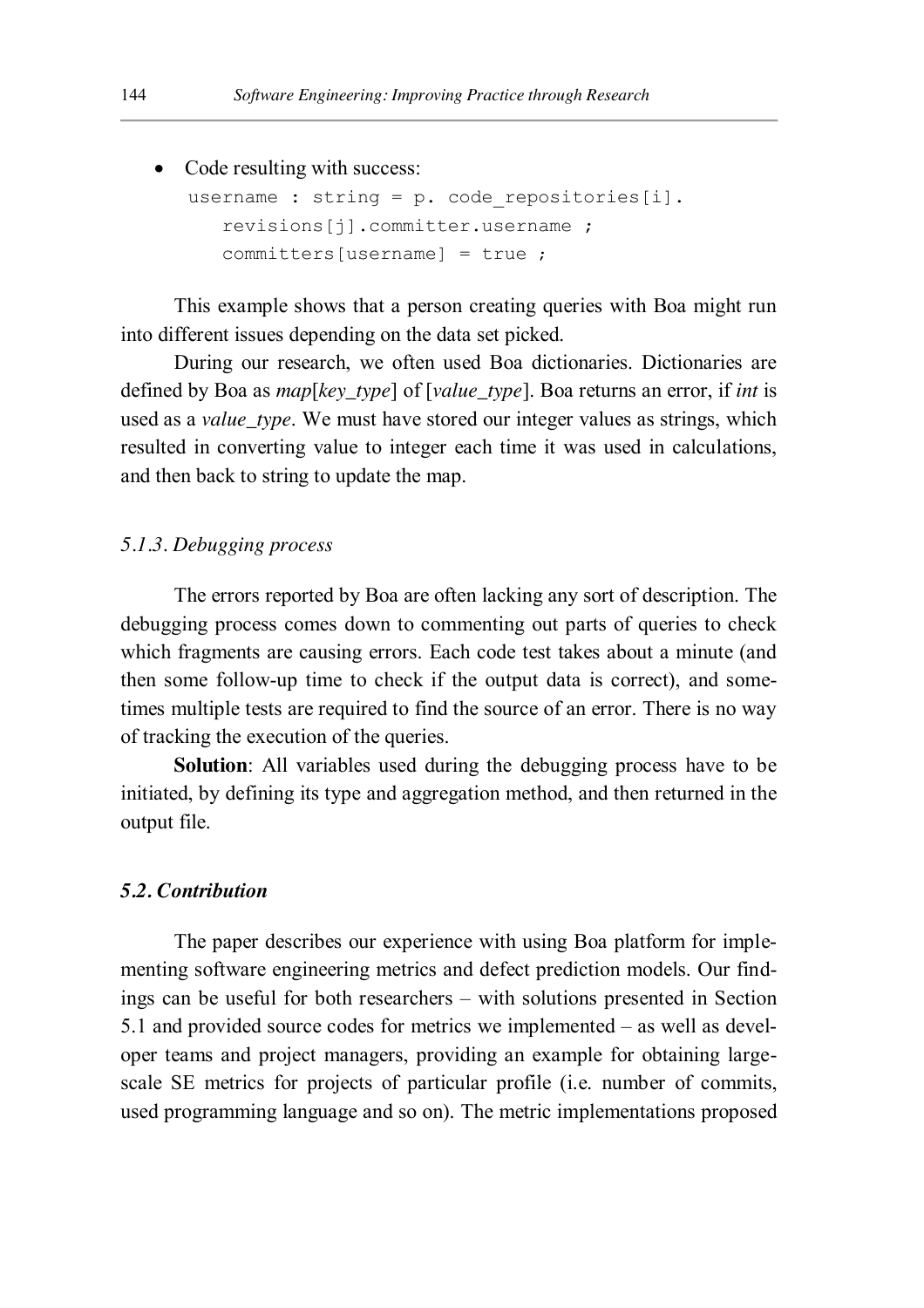by us are scalable – calculated for classes, but could be as well implemented for packages or projects.

Based on our findings, we confirm that Boa can be a powerful data mining tool, which can be used for a variety of research, alone and with usage of other software, like Weka, as demonstrated in Section 2.4.

#### **References**

- [1] Iowa State University of Science and Technology: The Boa Programming Guide. http://boa.cs.iastate.edu/docs/, 2015, accessed: October 18, 2015.
- [2] R. Dyer, H. A. Nguyen, H. Rajan, T. N. Nguyen. Boa: A language and infrastructure for analyzing ultra-large-scale software repositories. In: Proceedings of the 2013 International Conference on Software Engineering. pp. 422–431, IEEE Press, 2013.
- [3] R. Dyer, H. Rajan, H. A. Nguyen, T. N. Nguyen. Mining billions of fast nodes to study actual and potential usage of java language features. In: Proceedings of the 36th International Conference on Software Engineering. pp. 779–790, ACM, 2014.
- [4] C. Vendome, M. Linares-Vásquez, G. Bavota, M. Di Penta, D. German, D. Poshyvanyk. License usage and changes: A largescale study of java projects on github. In: The 23rd IEEE International Conference on Program Comprehension, ICPC, 2015.
- [5] Iowa State University of Science and Technology: Example Boa Programs, http://boa.cs.iastate.edu/examples/, 2015, accessed: October 11, 2015.
- [6] A. Patalas, W. Cichowski, M. Malinka, W. Stepniak, P. Mackowiak, L. Madeyski. Appendix to Software Metrics in Boa Large-Scale Software Mining Infrastructure: Challenges and Solutions, 2016, http://madeyski.einformatyka.pl/download/PatalasEtAl16Appendix.pdf
- [7] Iowa State University of Science and Technology: Boa. Mining Ultra-Large-Scale Software Repositories. Dataset Statistics, http://boa.cs.iastate.edu/stats/, 2015, accessed: October 18, 2015.
- [8] Java research software, source code for metrics and statistical tests, https://github.com/Aknilam/metrics-research-software
- [9] Iowa State University of Science and Technology: Boa. Mining Ultra-Large-Scale Software Repositories. Client API, http://boa.cs.iastate.edu/api/, 2015, accessed: October 18, 2015.
- [10] S. R. Chidamber, C. F. Kemerer. A metrics suite for object oriented design, IEEE Transactions on Software Engineering 20(6), pp. 476–493, 1994.
- [11] F.B. e Abreu. Design quality metrics for object-oriented software systems. ER-CIM News 23, 1995.
- [12] L. Breiman. Random forests. Machine Learning 45(1), pp. 5–32, 2001.